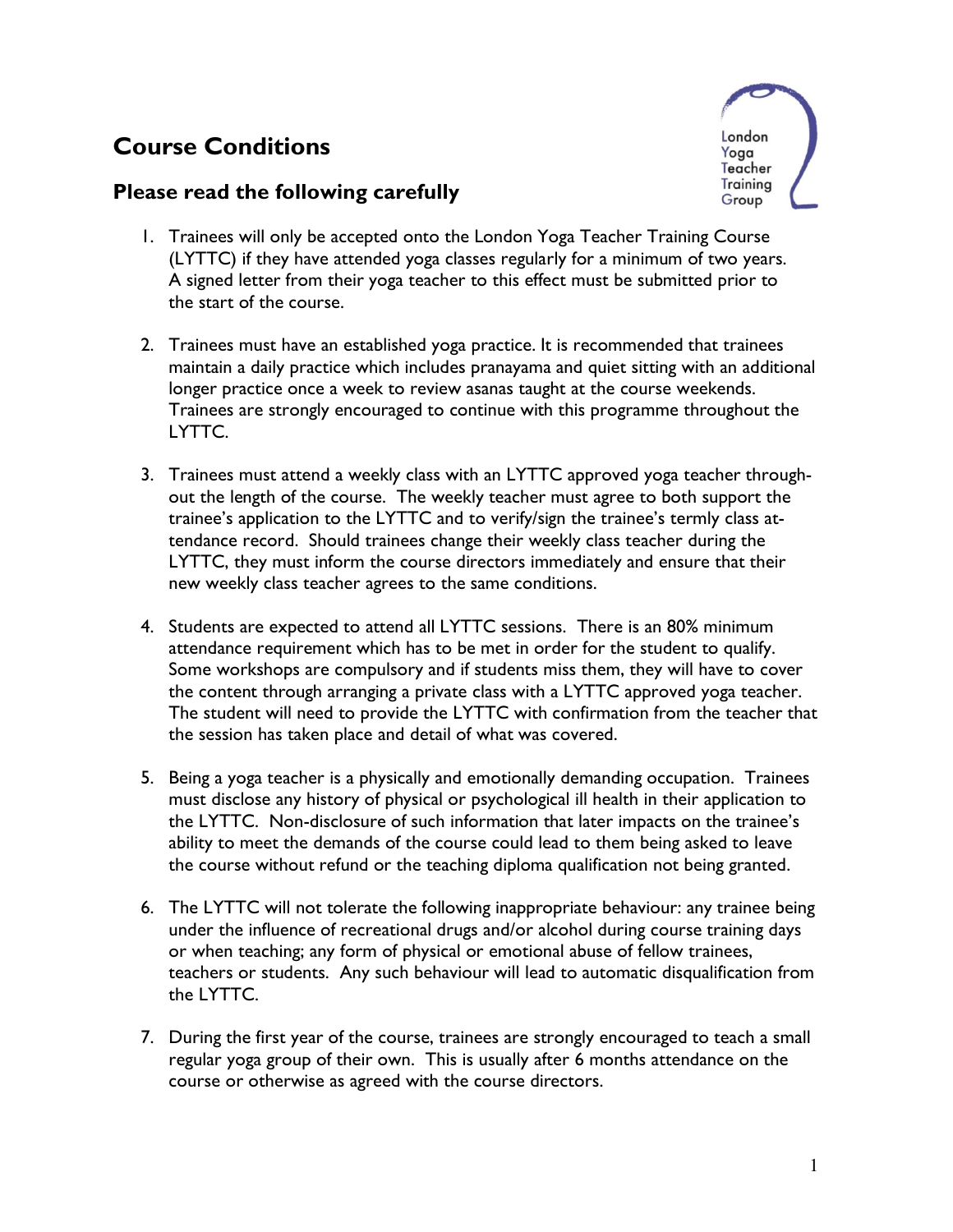- 8. Trainees must complete and hand in all homework on time. There are clearly identified deadlines set throughout the course which must be adhered to. The penalty for non-adherence to these deadlines may be disqualification from the course; this is at the directors' discretion. There is a system of fines that is actioned as soon as any homeworks fall behind the given deadlines.
- 9. Trainees must do their own homework (sharing of ideas is one thing sharing homework is another). At the directors' discretion, a trainee's homework which has been found to be directly downloaded from a website will mean that the homework is discounted, and will have to be resubmitted. Copying directly from another trainee is also prohibited.
- 10. Trainees with dyslexia or similar learning difficulties must make this clear in their application to the LYTTC. They will be allowed extra time with their homework as and when needed. The directors must be informed if the trainee is falling behind so that arrangements can be put in place.
- 11. It is mandatory that all trainees attend the one day First Aid at Work course organised by the LYTTC as this a British Wheel of Yoga (BWY) insurance requirement.
- 12. All trainees must pay the LYTTC fees as agreed with the course directors; a deposit of £1060, followed by the balance, to be paid as agreed (see Course Fees below).
- 13. The first term of the LYTTC is provisional. A trainee may leave, or be asked to leave by the course directors, paying only for the course days they have attended in the first term.
- 14. Once past the provisional first term, and accepted onto the LYTTC, should any trainee decide to leave, for whatever reason, during the first year of the course, they will be liable for payment of course fees up until and inclusive of 01/03/2019.
- 15. If the conditions of the LYTTC are not satisfactorily met by a trainee, or if for some other reason the directors feel that a trainee is not adhering to the ethos of the course, the trainee will not receive the LYTTC Certificate at the end of the course and course fees will not be refunded.
- 16. The LYTTC is accredited by the BWY; all students who are accepted onto the LYTTC must join the BWY as a student teacher member by March 16, 2018 at www.bwy.org.uk and provide the LYTTC with their BWY membership number. All students must be Student Teacher members of the BWY for the total duration of the course in order to receive their BWY Certificate.